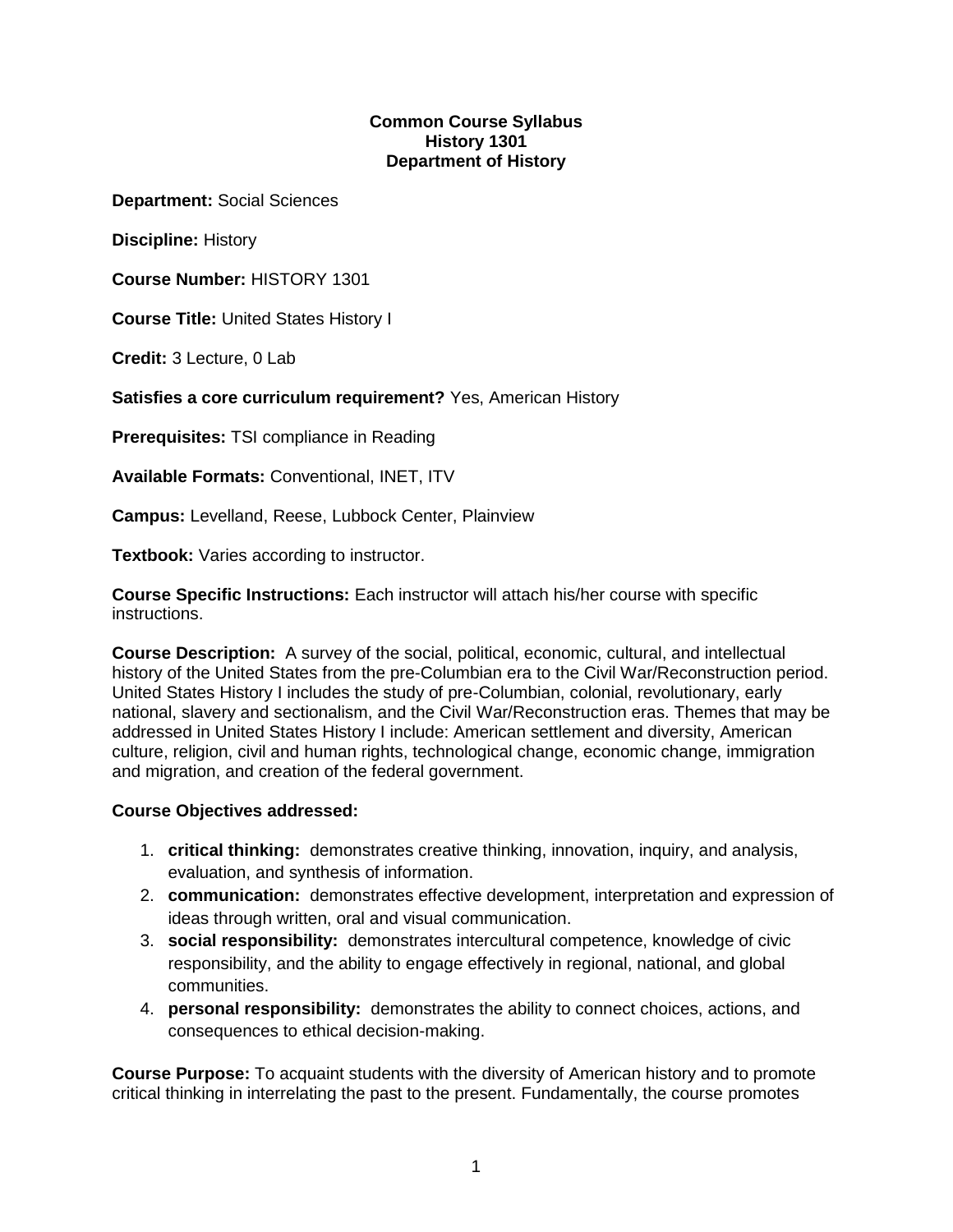general understanding of a body of knowledge any literate person should possess about the history of his own country.

**Course Requirements:** To maximize a student's potential to complete this course, he/she should attend all class meetings, complete all homework assignments and examinations in a timely manner, and complete all other projects or papers as assigned in the instructor's specific instructions.

**Course Evaluation:** See the instructor's course information sheet for specific items used in evaluating student performance.

**Attendance Policy:** Whenever absences become excessive and in the instructor's opinion, minimum course objectives cannot be met due to absences, the student will be withdrawn from the course. Each instructor will have additional information about attendance on his/her course information sheet.

**Learning Outcomes:** Upon successful completion of this course, students should be familiar with the evolution of American political, social, and economic institutions and traditions from the arrival of Europeans to the mid-nineteenth century. This would include the ability to:

- Create an argument through the use of historical evidence.
- Analyze and interpret primary and secondary sources.
- Analyze the effects of historical, social, political, economic, cultural, and global forces on this period of United States history.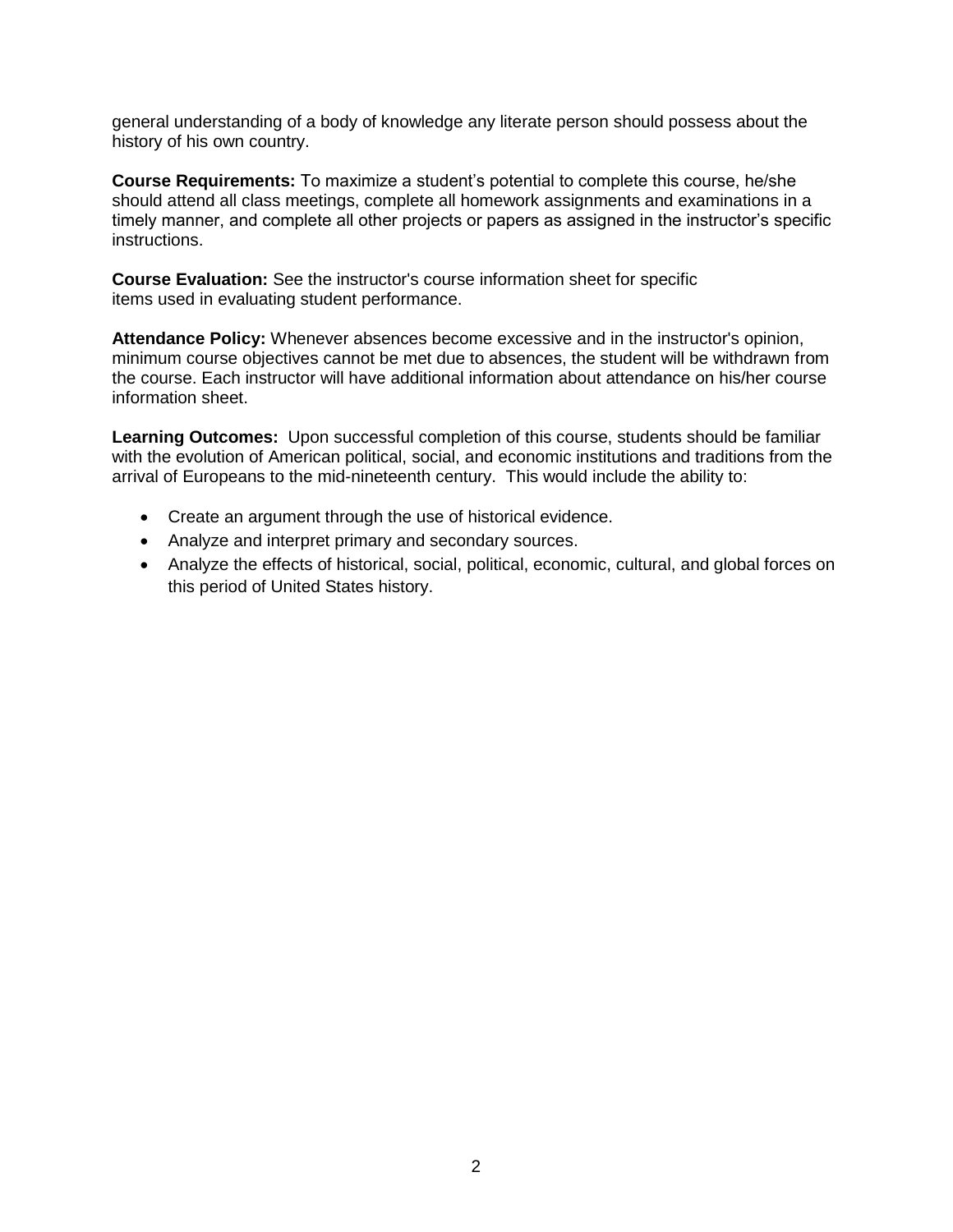# History 1301 History of the United States to 1877

#### Course Syllabus

Dr. Christopher Trobridge, Ph.D. Email: ctrobridge@southplainscollege.edu - please put HIST1301 in subject line Office: Instructors Office Reese Center Building Three Office Hours: By appointment Class Meetings: Monday and Wednesday 11:00am-12:15pm Reese Center RC319

#### Required Texts

- James Oakes, Michael McGerr, Jan Ellen Lewis Of the People: A History of the United States. Volume 1, Second Edition, Concise Edition (or later)
- Elliott Gorn, Randy Roberts, Terry Bilhartz, Constructing the American Past: A Source Book of a People's History. Volume 1, Seventh Edition

#### Technical Support

A portion of this course will be conducted online. This includes lecture highlights, blackboard readings, discussions and quizzes. As a result it is imperative that you plan to have access to reliable internet throughout the semester. (if this is an issue, please talk to me immediately).

I would recommend that you not plan on utilizing only your phone to complete the online portions of the class. In the event of another shutdown (due to Covid-19) the course will transition to a fully online course. Blackboard support is available through the IT Department of SPC. The Blackboard help desk can be reached via email at blackboard@southplainscollege.edu or via phone at 806.716.2180 (M-F 8am-4pm)

#### Course Description

A survey of the social, political, economic, cultural, and intellectual history of the United States from the pre-Columbian era to the Civil War/Reconstruction period. United States History I includes the study of pre-Columbian, colonial, revolutionary, early national, slavery and sectionalism, and the Civil War/Reconstruction eras. Themes that may be addressed in United States History I include: American settlement and diversity, American culture, religion, civil and human rights, technological change, economic change, immigration and migration, and creation of the federal government.

### Learning Outcomes and Course Objectives

Upon successful completion of this course, students should be familiar with the evolution of American political, social, and economic institutions and traditions from the arrival of Europeans to the mid-nineteenth century. This would include the ability to:

- $\triangleright$  Create an argument through the use of historical evidence.
- Analyze and interpret primary and secondary sources.
- Analyze the effects of historical, social, political, economic, cultural, and global forces on this period of United States history.

Upon successful completion of this course, students should be familiar with the evolution of American political, social, and economic institutions and traditions and its role in the world from the arrival of Europeans to the mid-nineteenth century. This would include the following:

- $\triangleright$  Discovery of the western hemisphere
- Colonization of North America
- $\triangleright$  Short-term and long-term causes and results of the American Revolution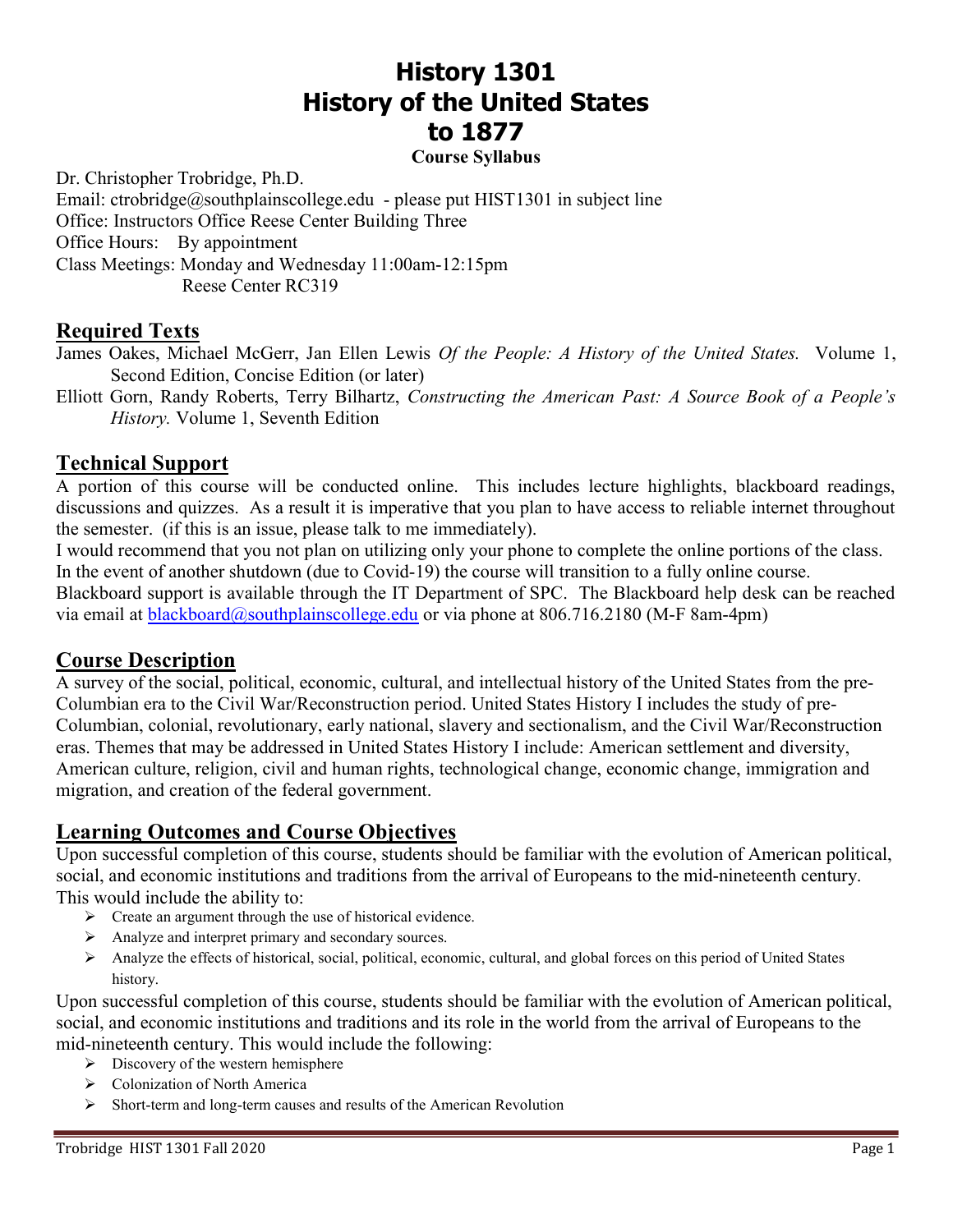- $\triangleright$  Development of the US Constitution
- $\triangleright$  Territorial expansion
- $\triangleright$  American political and social development
- $\triangleright$  American reform movements
- **Exercise 1787** and 1861 Preational government between 1787 and 1861
- $\triangleright$  Evolution and development of American foreign policy
- $\triangleright$  Social, economic, and political issues that led to the Civil War
- $\triangleright$  Social, economic, and political consequences of the Civil War
- $\triangleright$  Reconstruction

#### Course Objectives:

During this course students will be taught how to think critically, how to communicate effectively, and how to identify and practice social and personal responsibility. Class lectures and assignments will focus on these techniques and students will be given opportunities to implement the different techniques.

- $\triangleright$  critical thinking: to include creative thinking, innovation, inquiry, and analysis, evaluation, and synthesis of information.
- $\triangleright$  communication: to include effective development, interpretation and expression of ideas through written, oral and visual communication.
- $\triangleright$  social responsibility: to include intercultural competence, knowledge of civic responsibility, and the ability to engage effectively in regional, national, and global communities.
- $\triangleright$  personal responsibility: to include the ability to connect choices, actions, and consequences to ethical decision-making.

### Civility in the Classroom

Students are expected to assist in maintaining a classroom environment that is conducive to learning. In order to assure that all students have the opportunity to gain from time spent in class, unless otherwise approved by the instructor; students are prohibited from engaging in any other form of distraction. Inappropriate behavior in the classroom shall result, minimally, in a request to leave class.

Examples of inappropriate behavior include cellular phones, internet surfing (this includes Facebook, email and Blackboard), hostile or excessively aggressive behavior towards other students or the instructor, excessive tardiness, leaving class early, making offensive remarks, prolonged chattering, reading newspapers during class, sleeping, arriving late to class, dominating discussions, overt inattentiveness, etc

### Academic Writing

South Plains College requires all students to become proficient in "academic English," a form of English that is typically used in academic, professional, and business contexts. While slang, regional idioms, and informal kinds of self-expression are appropriate in some contexts, they are out of place in academic writing. Writing instructors and professors in courses across the campus expect all students to demonstrate proficiency in using the conventions of academic English in their written work, whether it is in-class exams or take-home essays.

### Plagiarism

At SPC we take the offense of plagiarism very seriously. Plagiarism is a very simple thing to spot: a failing student all of a sudden writes an essay that ought to be published, a mediocre student all of a sudden starts to use words and phrases that if asked to explain what the word or phrase means the offender cannot do so. I am not a novice when it comes to the scholarly material nor am I a novice when it comes to how students your age should write. You are young students with little experience and I expect you to write like it – I have never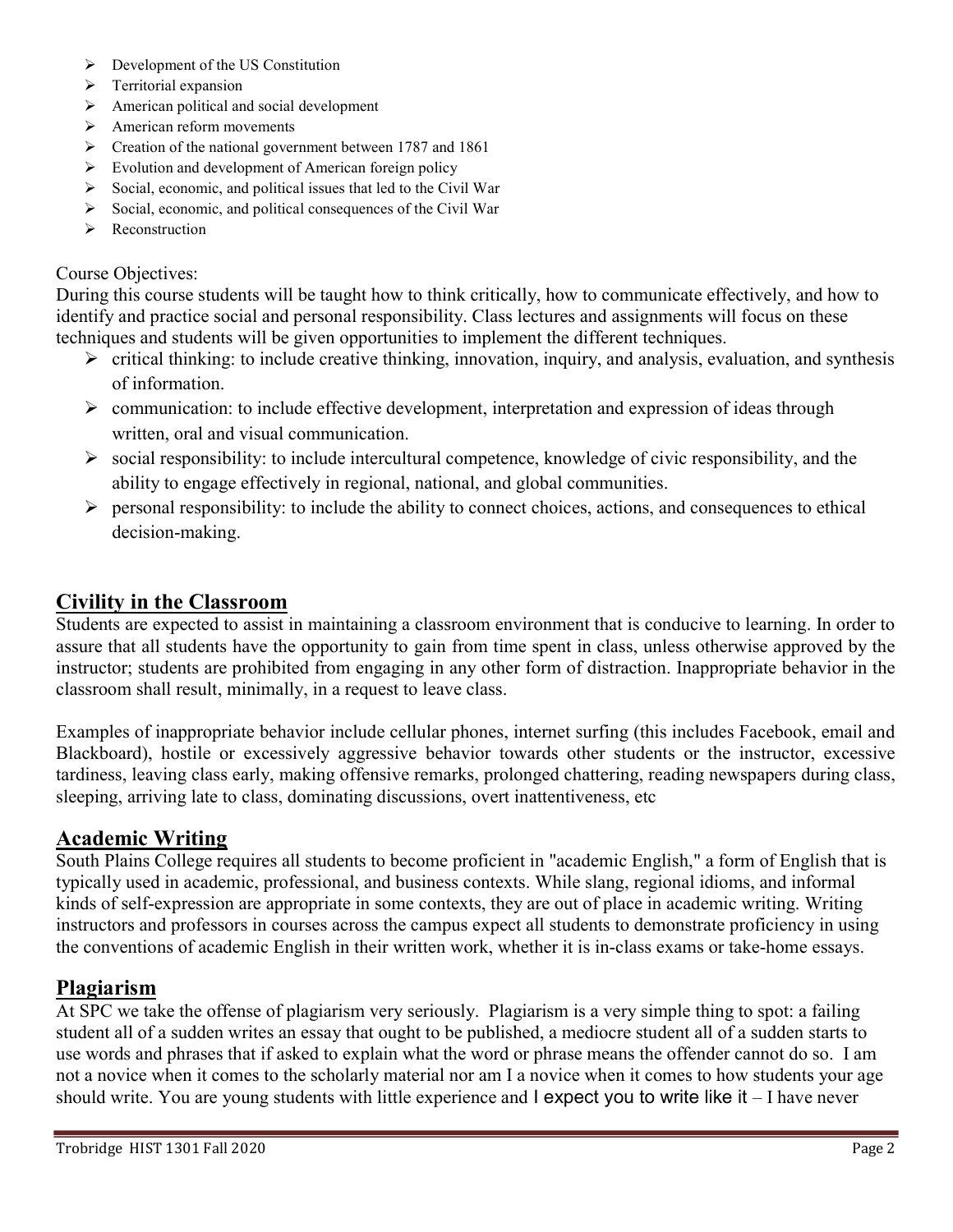asked you to write and think like professional historians and I certainly have not graded your work from that benchmark.

Secondly, plagiarism is the theft of another person's work. If you copy something from an internet source and present it as your own that is cheating, copying, and it is against the rules. If you take anything from this syllabus remember this: all anyone has to do to check for plagiarism is take a random phrase from an essay, copy it, and paste it into a Google search and the source comes up. The internet has made plagiarism much easier but it has also made catching it much easier, too!

Plagiarism can also be defined as one or more students turning in the same or similar papers. I remember what I have read and can spot similar words and phrases from paper to paper, from section to section, and from semester to semester. SPC also maintains a file of every paper submitted by every student and student papers are automatically scanned for uncanny similarities.

The consequence of plagiarism in my classes is this: the offender(s) will be receive zero credit for the entire assignment or exam, a second incident results in being dropped from the class with an F.

### Attendance Policy

Due to the ongoing Covid-19 Pandemic I strongly encourage you to not attend in-person lecture if you are feeling ill or exhibiting any symptoms of the disease. Attendance will be taken during in person lecture and during the alternate day lesson. Even if you are sick you are expected (if physically able) to participate in the virtual learning lesson.

All Students are required to read their text according to the lecture schedule below. Students should be prepared to contribute to class discussion of the lecture topics. Exams will be based on both lecture and discussion of the text, and students should maintain careful notes in order to prepare for these exams. Students are responsible for all missed reading assignments, notes etc.

The instructor reserves the right to count students absent if they are not prepared, being disruptive, or participating in class. Students are expected to follow all class procedures, including the prohibition of phones.

#### Religious Holidays

Any student who intends to observe a religious holy day should make that intention known to the instructor prior to the absence. A student who is absent from class for the observance of a religious holy day shall be allowed to take an examination or complete an assignment scheduled for that day within a reasonable time after the absence.

### Covid-19 Policy

It is the policy of South Plains College for the Fall 2020 semester that as a condition of on-campus enrollment, all students are required to engage in safe behaviors to avoid the spread of COVID-19 in the SPC community. Such behaviors specifically include the requirement that all students properly wear CDC-compliant face coverings while in SPC buildings including in classrooms, labs, hallways, and restrooms. Failure to comply with this policy may result in dismissal from the current class session. If the student refuses to leave the classroom or lab after being dismissed, the student may be referred to the Dean of Students on the Levelland campus or the Dean/Director of external centers for Student Code of Conduct Violation.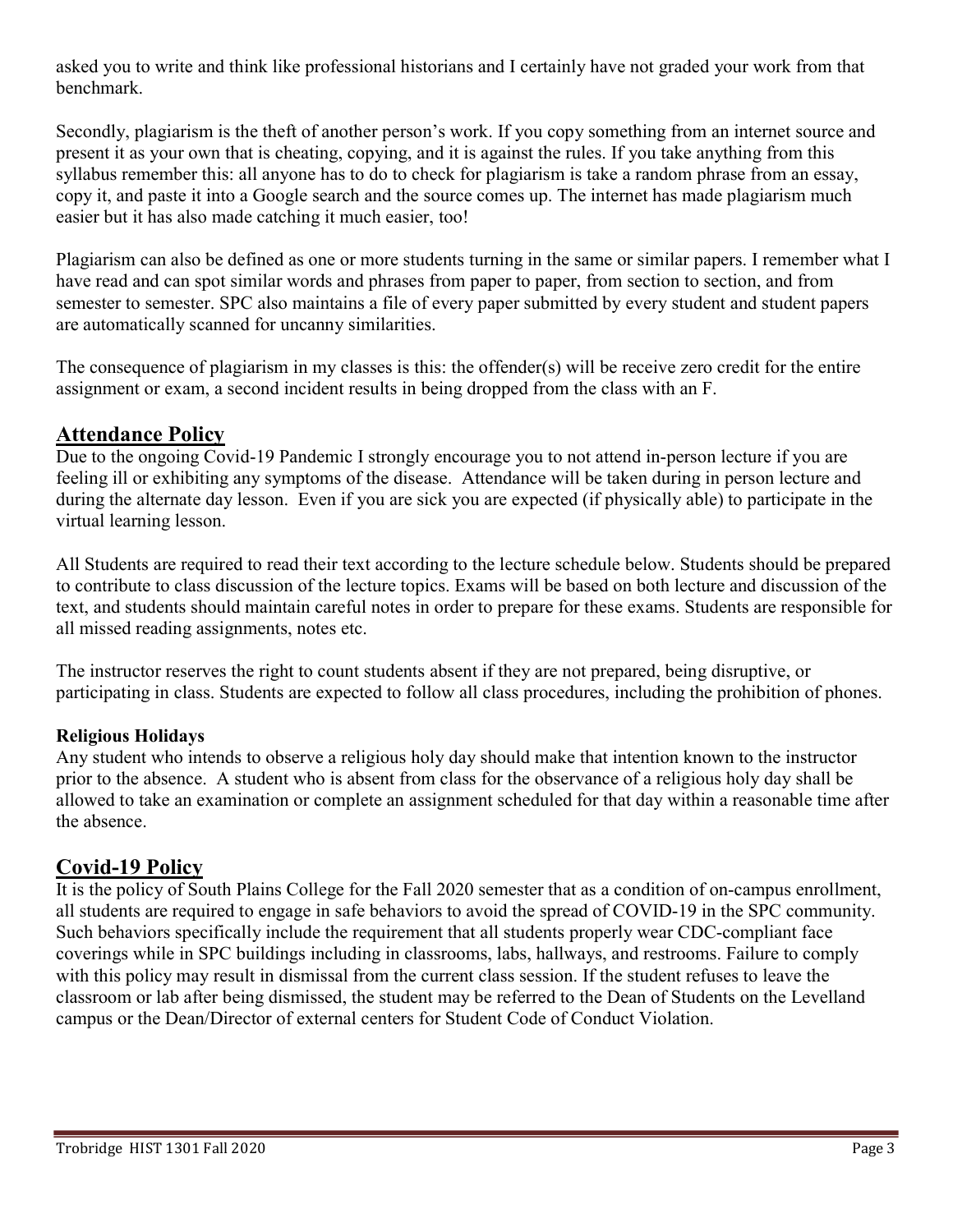# Office Hours

Due to the ongoing Pandemic I will only hold short in person meetings to answer quick questions. Anything that requires a longer discussion will be conducted in the virtual setting. With that being said I would like to strongly urge each of you to make a time to talk with me about your concerns for this class; especially in the format that we are developing this semester.

# Make-up Policy

No make-ups are allowed; except for extreme circumstances.

#### \* ALL MAKE-UP EXAMS WILL BE ESSAY ONLY (4 questions).

# FAILURE TO TAKE AN EXAM WILL RESULT IN FAILURE FOR THE SEMESTER.

If you miss a Blackboard assignment due date, you will not get any points for that assignment. There will be no curves on exam grades or assignments.

# Grading Policy

There will be one final exam (150 points), two mid-term examinations (100 points each), eight book quizzes (10 points each), two film assignments (75 points each), and attendance and participation (75 points total). Final grade will be calculated based upon a total possible score of 650.

585-650= "A"; 520-584 = "B"; 455-520 = "C"; 390-455= "D"; below 397 = "F".

# Students with Disabilities

Students with disabilities, including but not limited to physical, psychiatric, or learning disabilities, who wish to request accommodations in this class should notify the Disability Services Office early in the semester so that the appropriate arrangements may be made. In accordance with federal law, a student requesting accommodations must provide acceptable documentation of his/her disability to the Disability Services Office. For more information, call or visit the Disability Services Office at Levelland (Student Health & Wellness Office) 806-716-2577, Reese Center (Building 8) 806-716-4675, or Plainview Center (Main Office) 806-716-4302 or 806-296-9611.

# Diversity Statement

In this class, the teacher will establish and support an environment that values and nurtures individual and group differences and encourages engagement and interaction. Understanding and respecting multiple experiences and perspectives will serve to challenge and stimulate all of us to learn about others, about the larger world and about ourselves. By promoting diversity and intellectual exchange, we will not only mirror society as it is, but also model society as it should and can be.

# Non-Discrimination Statement

South Plains College does not discriminate on the basis of race, color, national origin, sex, disability or age in its programs and activities. The following person has been designated to handle inquiries regarding the nondiscrimination policies: Vice President for Student Affairs, South Plains College, 1401 College Avenue, Box 5, Levelland, TX 79336. Phone number 806-716-2360.

# Title IX Pregnancy Accommodations Statement

If you are pregnant, or have given birth within six months, Under Title IX you have a right to reasonable accommodations to help continue your education. To activate accommodations you must submit a Title IX pregnancy accommodations request, along with specific medical documentation, to the Director of Health and Wellness. Once approved, notification will be sent to the student and instructors. It is the student's responsibility to work with the instructor to arrange accommodations. Contact the Director of Health and Wellness at 806-716-2362 or email cgilster@southplainscollege.edu for assistance.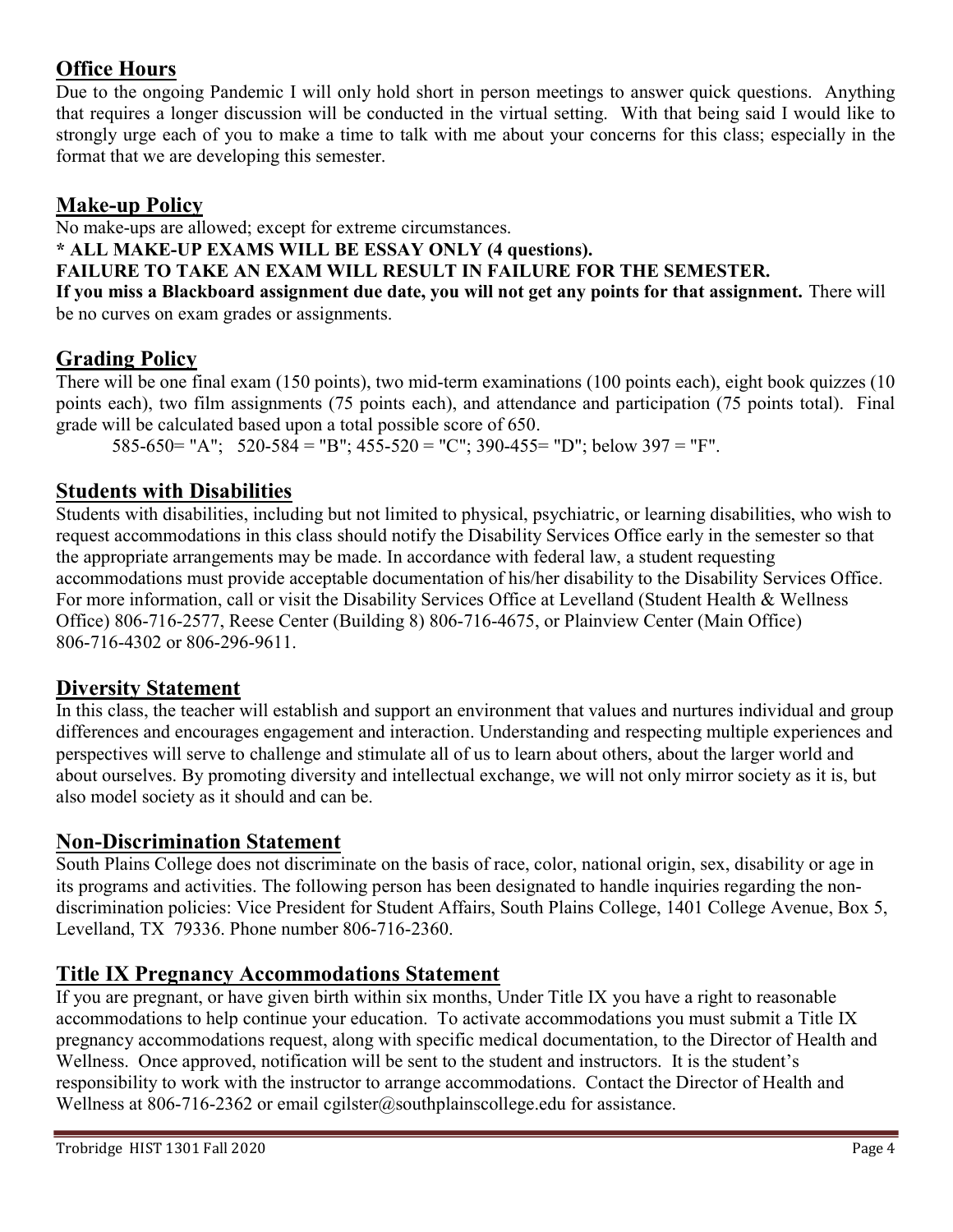### Student Privacy

South Plains College is bound by the Texas Open Records Law and the Family Educational Rights and Privacy Act of 1974. Information regarding these topics can be found in the South Plains College Catalog. As far as this class is concerned, I will NOT release or discuss your class performance, grades, averages, or attendance with anyone but you. This means that your parents, class counselors, principals, or any other interested party will not gain this information from me – if they need this sort of information they must ask you for it. This provision does not apply to student athletes or those for whom a grade check is part of their scholarship support.

# Campus Carry

Campus Concealed Carry - Texas Senate Bill - 11 (Government Code 411.2031, et al.) authorizes the carrying of a concealed handgun in South Plains College buildings only by persons who have been issued and are in possession of a Texas License to Carry a Handgun. Qualified law enforcement officers or those who are otherwise authorized to carry a concealed handgun in the State of Texas are also permitted to do so. Pursuant to Penal Code (PC) 46.035 and South Plains College policy, license holders may not carry a concealed handgun in restricted locations. For a list of locations, please refer to the SPC policy at: (http://www.southplainscollege.edu/human\_resources/policy\_procedure/hhc.php)

Pursuant to PC 46.035, the open carrying of handguns is prohibited on all South Plains College campuses. Report violations to the College Police Department at 806-716-2396 or 9-1-1.